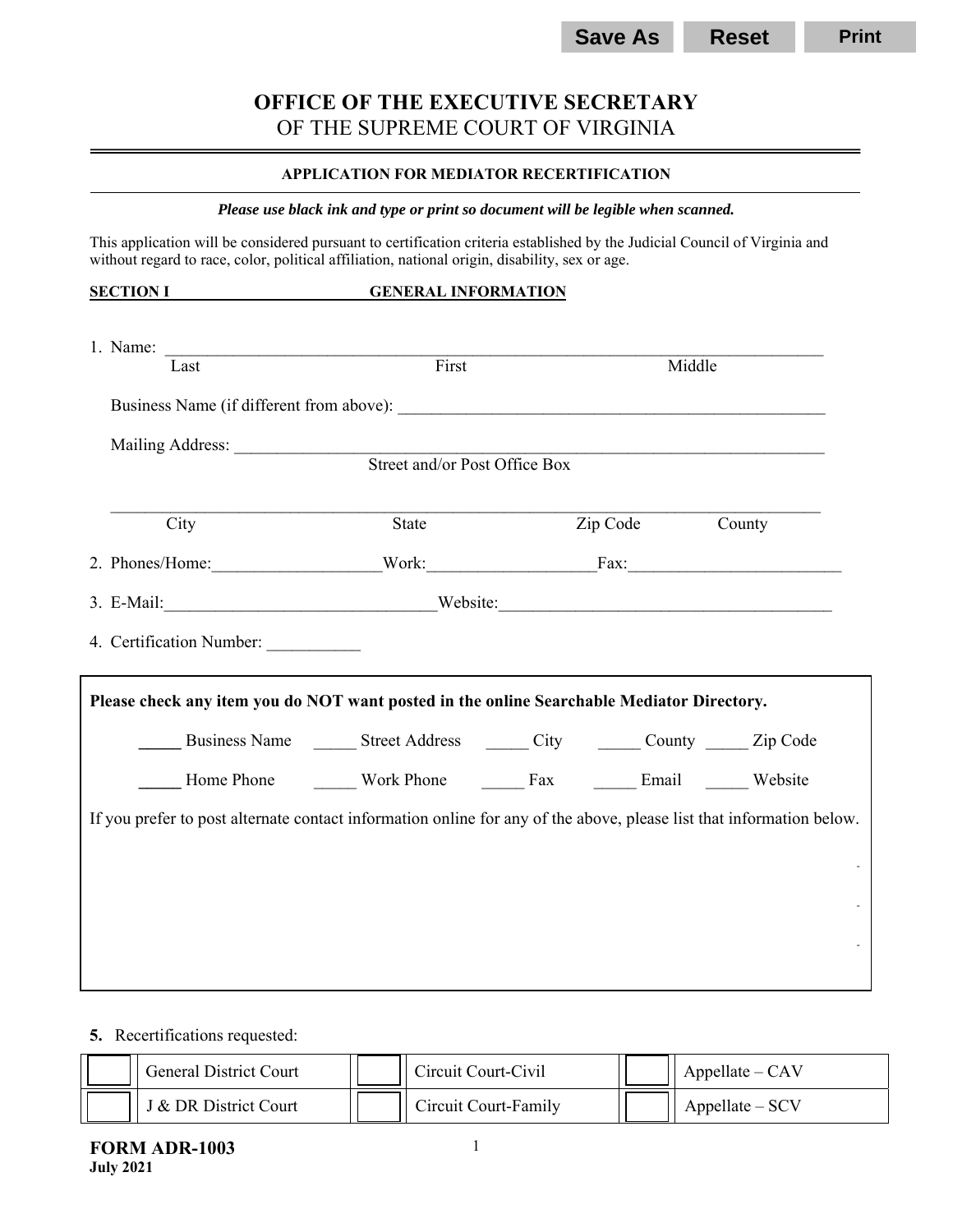#### **SECTION II CONTINUING EDUCATION**

Requirements for one or multiple certification levels: 10 hours of approved continuing mediation education (CME), including a minimum of 2 hours mediator ethics (8 CME hours + 2 Ethics = 10 Total Hours)

#### **A: CME Carry Over Hours from Previous Recertification**

Number of CME hours carried over from the previous recertification cycle (max 8)

#### **B: Current Cycle Continuing Mediator Education**

If you have more than 10 CMEs, you may submit evidence of completing up to an additional 8 hours to carry over for your next recertification period.

This continuing education must have occurred since your original certification (if this is your first Recertification) or since your last recertification date. ATTACH ALL CME EVIDENCE.

#### Please note the number of each type of CME earned:

| <b>CME Amount</b> | Type                                                                                |  |  |  |  |
|-------------------|-------------------------------------------------------------------------------------|--|--|--|--|
|                   | Non-ethics trainings approved by DRS (max 16)                                       |  |  |  |  |
|                   | Mediator ethics trainings approved by DRS (minimum 2, max 18)                       |  |  |  |  |
|                   | Mediator Peer Consultation (max 6)                                                  |  |  |  |  |
|                   | Self-Reflective Co-mediation hours (max 3)                                          |  |  |  |  |
|                   | Trainer CME for delivering CME courses or CLE seminars related to mediation (max 6) |  |  |  |  |
|                   | Ethics CME requested<br>Non-Ethics CME requested                                    |  |  |  |  |
|                   |                                                                                     |  |  |  |  |
|                   | Total (minimum 10, max 18)                                                          |  |  |  |  |

### **C: CME Carryover for Next Recertification**

| CME carried over<br><b>CME</b> Earned | 10 for Recert | CME carryover for next recertification<br>(max 8) |
|---------------------------------------|---------------|---------------------------------------------------|

### **SECTION III BACKGROUND**

1. Have you ever 1) had a disciplinary action related to a profession, including mediation (for example, a professional license suspended or revoked); 2) had any professional privileges curtailed; and/or 3) relinquished a professional privilege or license while under investigation? Yes  $\Box$  No  $\Box$  If Yes, describe on the lines provided below.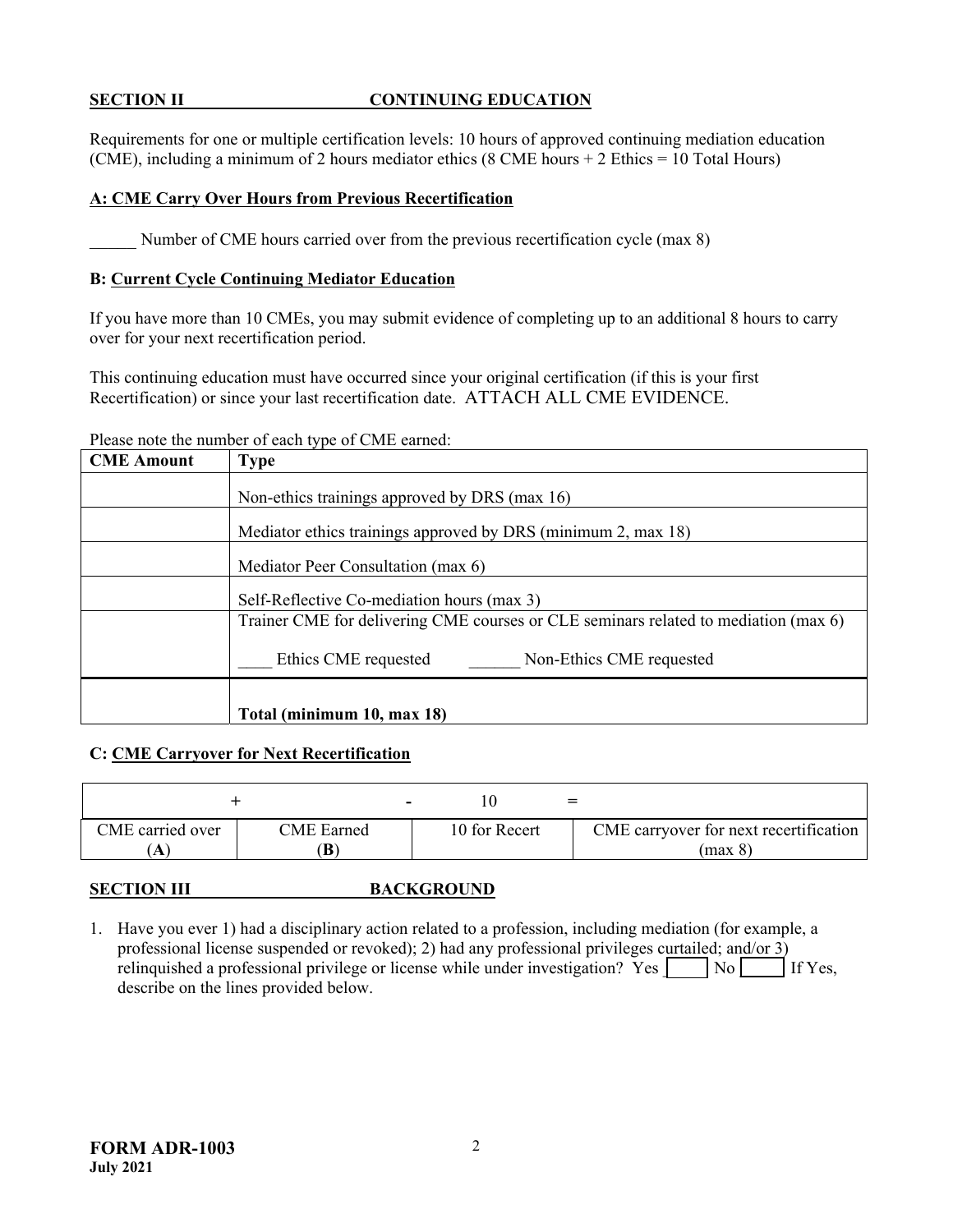- 2. Have you ever been convicted of a felony, a misdemeanor (includes reckless and aggressive driving), a traffic violation resulting in suspension or revocation of a driver's license, or a DUI/DWI? Conviction includes guilty or nolo contendere pleas. Yes  $\Box$  No  $\Box$  If Yes, list on the lines provided below (please include the specific code section(s) violated)*.*
- 3. Please describe the impact, if any, that such conviction(s) could have on your ability to provide mediation services.

# **SECTION IV EVALUATION AND CERTIFICATION**

#### I understand that in court-referred cases, **I will provide an initial orientation session for the parties, and their lawyers if they choose to attend, at no cost to the parties.**

I understand that I am obligated as a condition of my continuing certification:

(1) to familiarize myself with, and abide by, the Standards of Ethics and Professional Responsibility for Certified Mediators, adopted by the Judicial Council of Virginia effective July 1, 2011; and

(2) to ensure that Forms ADR-1002 (Evaluation of Mediation Session(s) and Mediator(s)) are provided to all parties referred from the courts.

I understand that to carry over excess CME to my next recertification period, I must report it on this form and attach evidence.

I also hereby certify that the information provided in this application is true to the best of my knowledge and accurately reflects my qualifications to provide mediation services in cases referred through the court system of the Commonwealth of Virginia. I understand that all information herein is subject to verification.

Signature of Applicant Date

Please forward this application to:

Dispute Resolution Services Office of the Executive Secretary Supreme Court of Virginia 100 N. Ninth Street, Third Floor Richmond, VA 23219 Or email it to drsapplications@vacourts.gov

If you have any questions or comments, please contact Dispute Resolution Services, 804-786-6455.